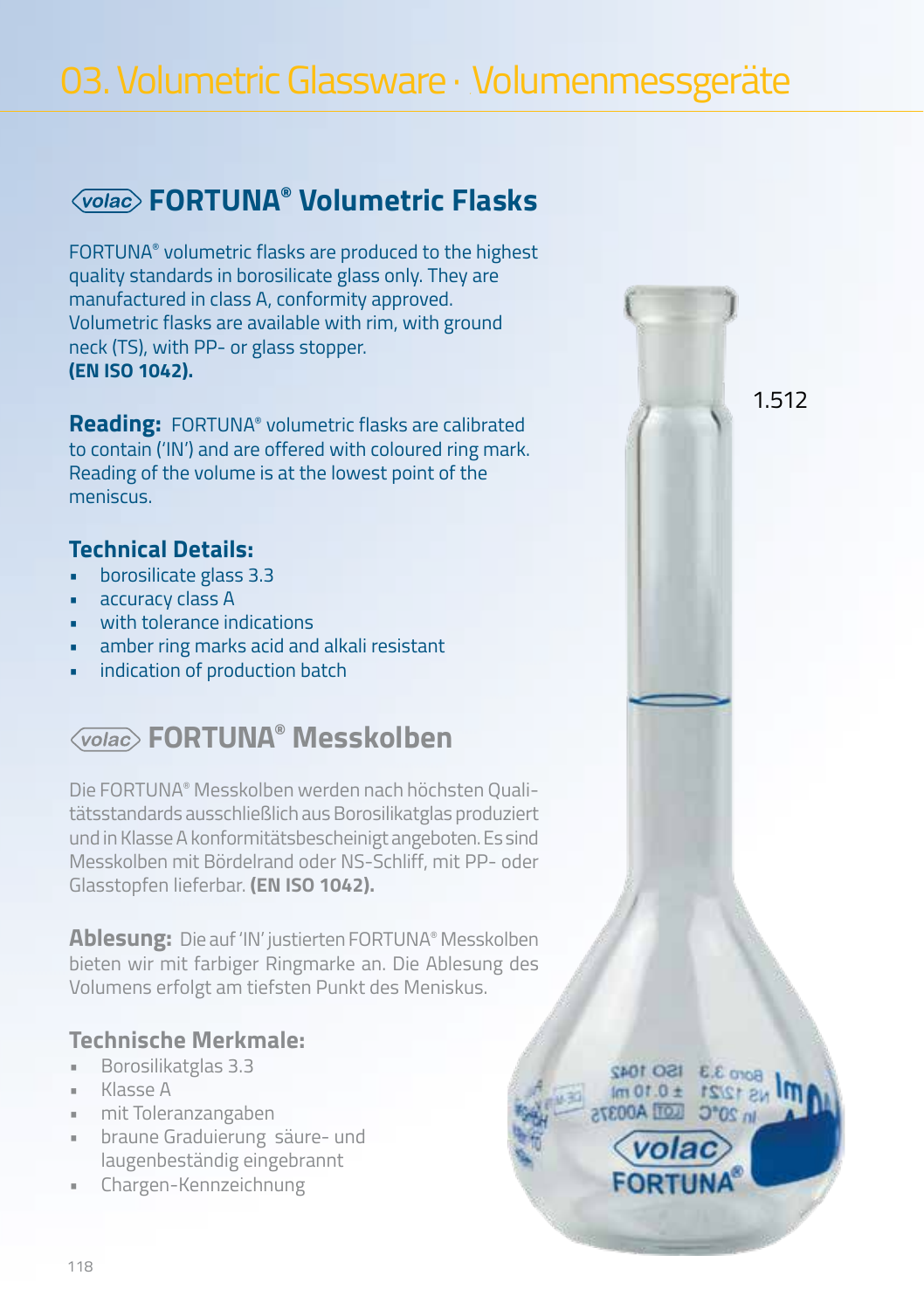### **Technical Details · Technische Daten**

### **1.500/1.512/1.513/1.514/1.515/1.516 Volumetric Flasks, Class A · Messkolben Klasse A**

| <b>Capacity</b><br><b>Inhalt</b><br>ml | Tol.<br>Tol.<br>± ml | <b>TS</b><br><b>NS</b> | <b>Height</b><br>Höhe<br>$± 5$ mm |
|----------------------------------------|----------------------|------------------------|-----------------------------------|
| 5                                      | 0.04                 | 10/19                  | 70                                |
| 10                                     | 0.04                 | 10/19                  | 90                                |
| $15^{(1)}$                             | 0.04                 | 10/19                  | 110                               |
| 20                                     | 0.04                 | 10/19                  | 110                               |
| 25                                     | 0.04                 | 10/19                  | 110                               |
| 50                                     | 0.06                 | 12/21                  | 140                               |
| 50                                     | 0.10                 | 14/23                  | 140                               |
| 100                                    | 0.10                 | 14/23                  | 170                               |
| 100                                    | 0.10                 | 12/21                  | 170                               |
| 200                                    | 0.15                 | 14/23                  | 210                               |
| 250                                    | 0.15                 | 14/23                  | 220                               |
| 500                                    | 0.25                 | 19/26                  | 260                               |
| 1000                                   | 0.40                 | 24/29                  | 300                               |

(1) in addition to EN ISO · in Ergänzung zur EN ISO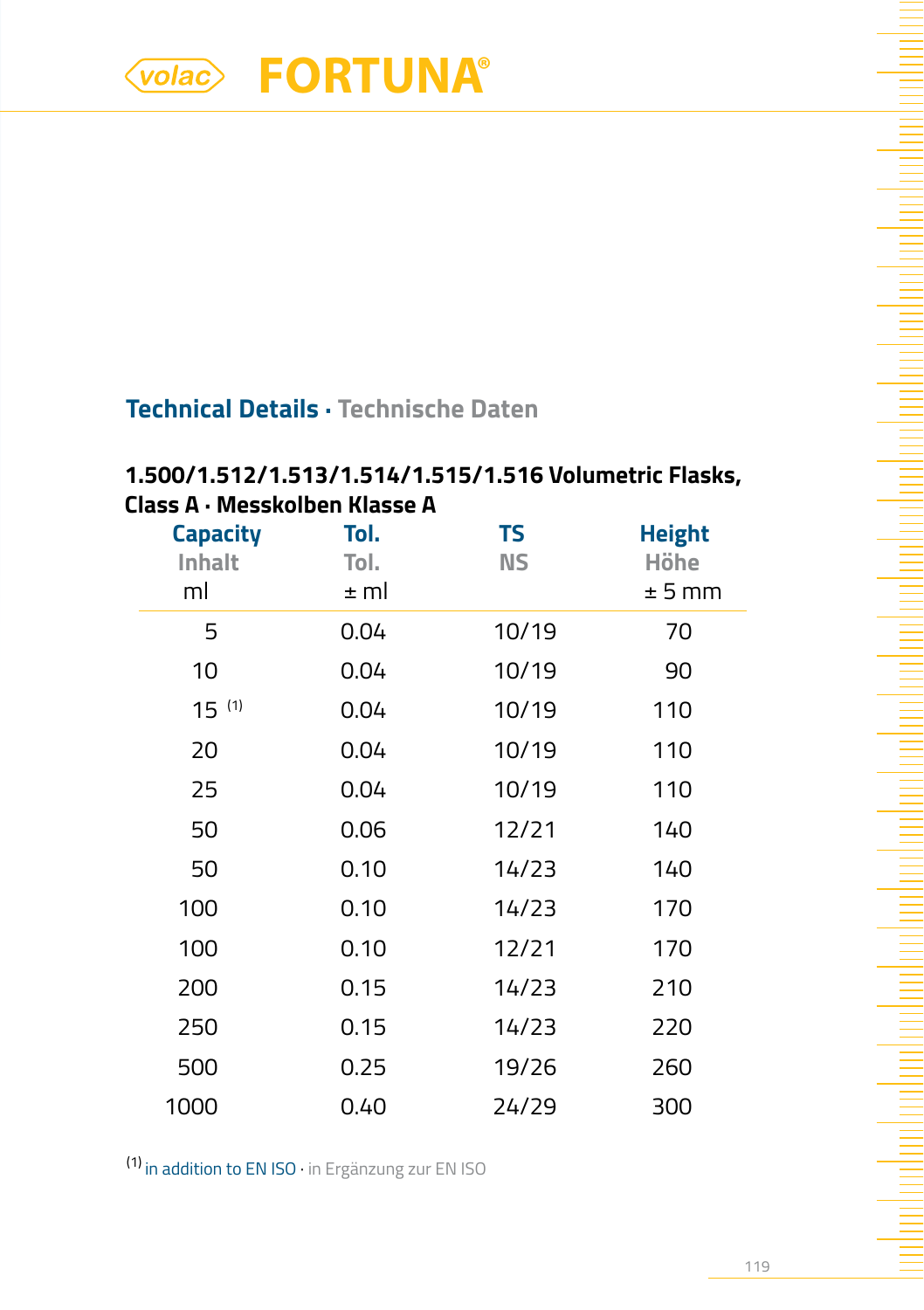

**Class A,** conformity approved, borosilicate glass 3.3

### **1.500**

amber graduation, with rim

## **1.514-..-02F**

blue graduation, with TS, without stopper

### **1.514-..-04F**

amber graduation, with TS, without stopper

## **FORTUNA® Messkolben**

**Klasse A,** konformitätsgeprüft, Borosilikatglas 3.3

### **1.500**

braun graduiert, mit Bördelrand

# **1.514-..-02F**

blau graduiert, mit Normschliff, ohne Stopfen

## **1.514-..-04F**

braun graduiert, mit Normschliff ohne Stopfen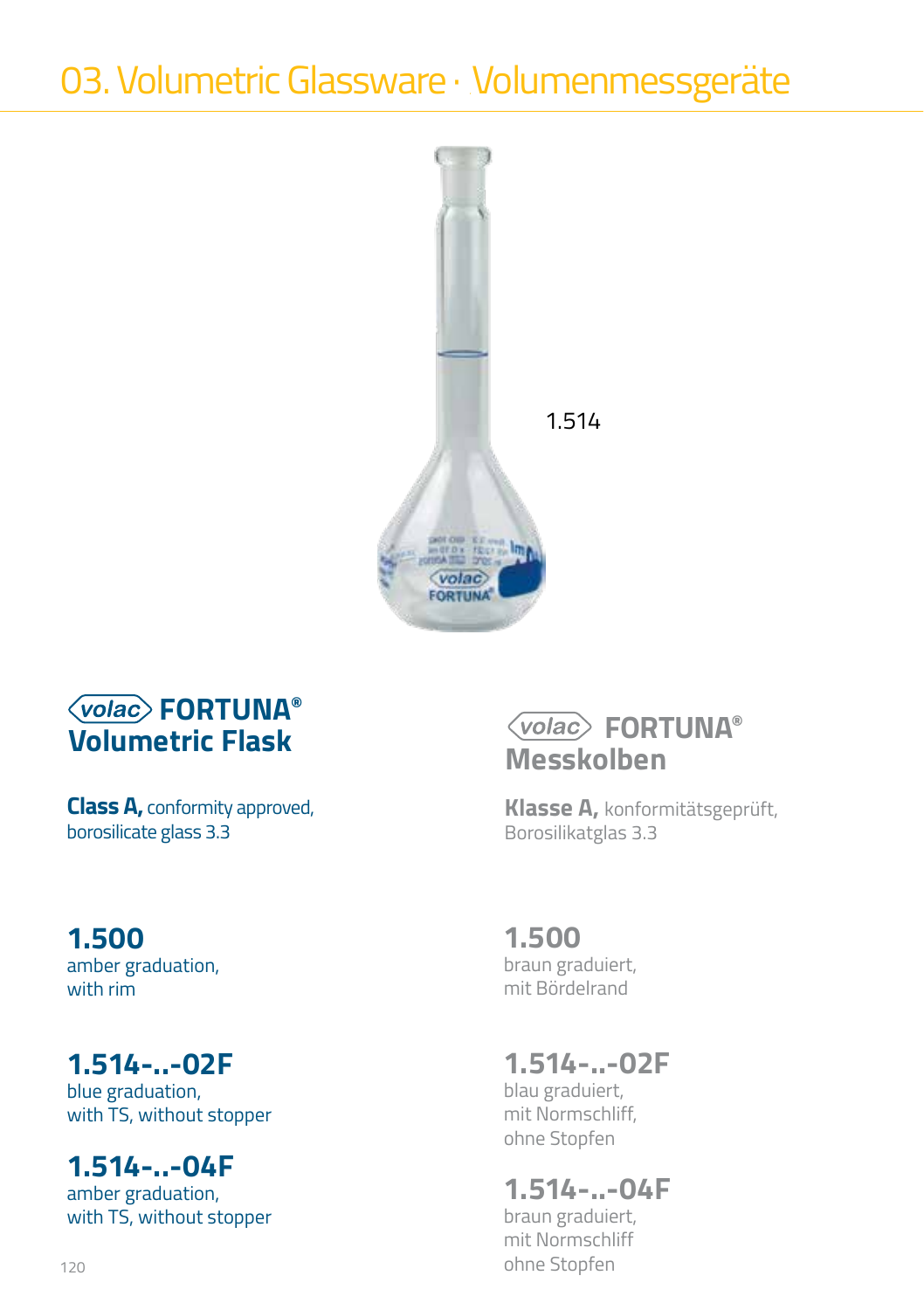|                  | blue/blau      |
|------------------|----------------|
| <b>Capacity</b>  | Art.-No.       |
| Inhalt           | Art.-Nr.       |
| 5 ml             | 1.500-33F      |
| $10 \mathrm{m}$  | 1.500-37F      |
| $20 \mathrm{ml}$ | 1.500-41F      |
| $25$ ml          | 1.500-43F      |
| 50 ml            | 1.500-45F      |
| $100 \mathrm{m}$ | 1.500-51F      |
| 200 ml           | $1.500 - 53F*$ |
| 250 ml           | $1.500 - 55F*$ |
| 500 ml           | $1.500 - 59F*$ |
| 1000 ml          | $1.500 - 61F*$ |

|                  |       | blue/blau     | amber/braun         |
|------------------|-------|---------------|---------------------|
| <b>Capacity</b>  | TS    | Art.-No.      | Art.-No.            |
| Inhalt           | ΝS    | Art.-Nr.      | Art.-Nr.            |
| 5 ml             | 10/19 | 1.514-33-02F  | 1.514-33-04F        |
| 10 ml            | 10/19 | 1.514-37-02F  | 1.514-37-04F        |
| $15 \mathrm{ml}$ | 10/19 | 1.514-39-02F  | 1.514-39-04F        |
| 20 ml            | 10/19 | 1.514-41-02F  | 1.514-41-04F        |
| 25 ml            | 10/19 | 1.514-43-02F  | 1.514-43-04F        |
| 50 ml            | 12/21 | 1.514-45-02F  | 1.514-45-04F        |
| 50 ml            | 14/23 | 1.514-46-02F  | 1.514-46-04F        |
| 100 ml           | 14/23 | 1.514-47-02F  | 1.514-47-04F        |
| $100 \mathrm{m}$ | 12/21 | 1.514-51-02F  | 1.514-51-04F        |
| 200 ml           | 14/23 | 1.514-53-02F* | 1.514-53-04F*       |
| 250 ml           | 14/23 | 1.514-55-02F* | $1.514 - 55 - 04F*$ |
| 500 ml           | 19/26 | 1.514-59-02F* | $1.514 - 59 - 04F*$ |
| 1000 ml          | 24/29 | 1.514-61-02F* | 1.514-61-04F*       |

**Packing unit:** 5 (\*2) **Verpackungseinheit:** 5 (\*2)

an bantara kan bantara da masa da san da da da da a sa ta da da a sa ta a sa ta da da da da da da da da da dan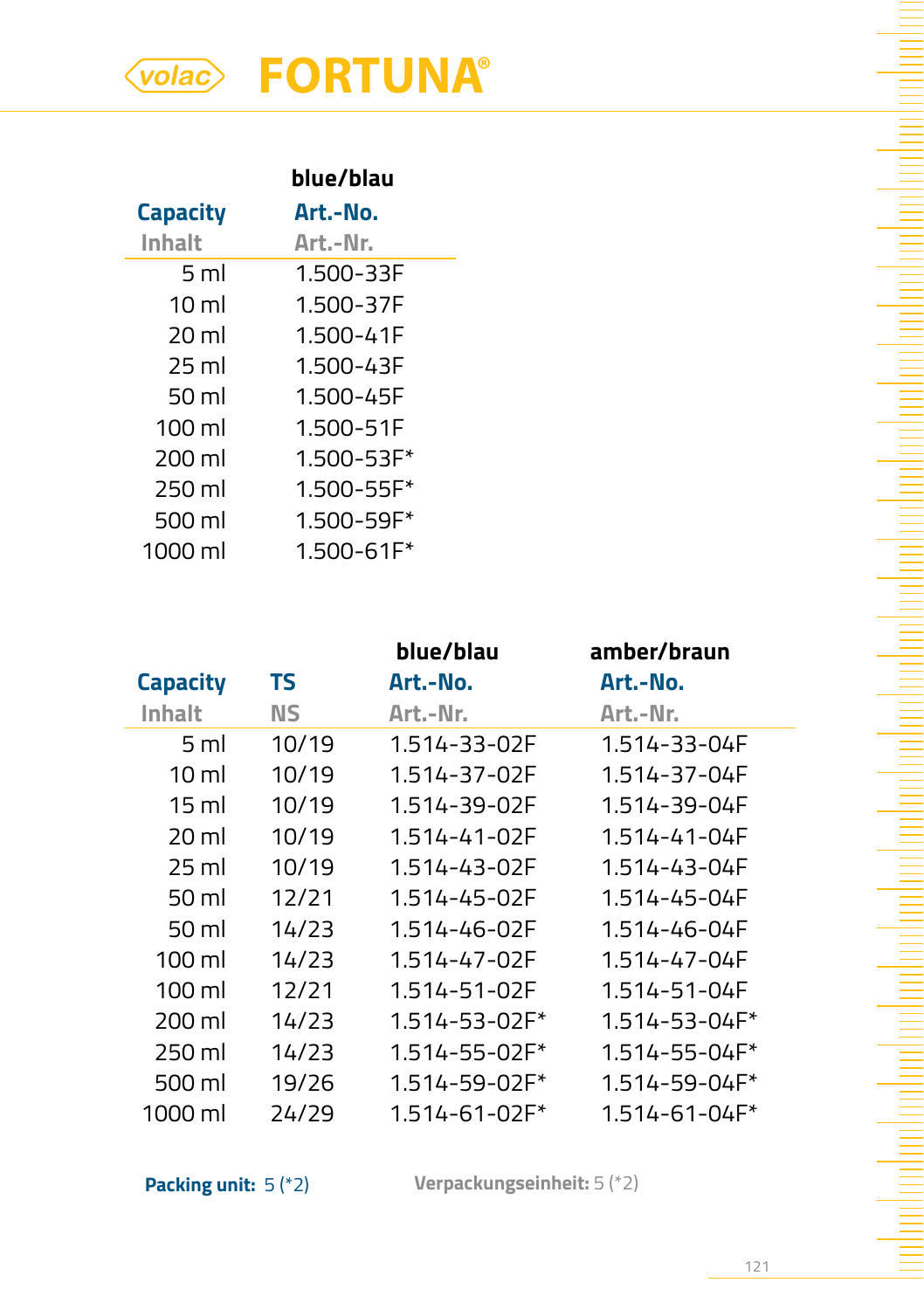**Class A,** conformity approved, borosilicate glass 3.3

**1.512-..-02F** blue graduation, with PP-stopper

**1.512-..-04F** amber graduation, with PP-stopper



### **FORTUNA® Messkolben**

**Klasse A,** konformitätsgeprüft, Borosilikatglas 3.3

# **1.512-..-02F**

blau graduiert, mit PP-Stopfen

### **1.512-..-04F**

braun graduiert, mit PP-Stopfen



1.512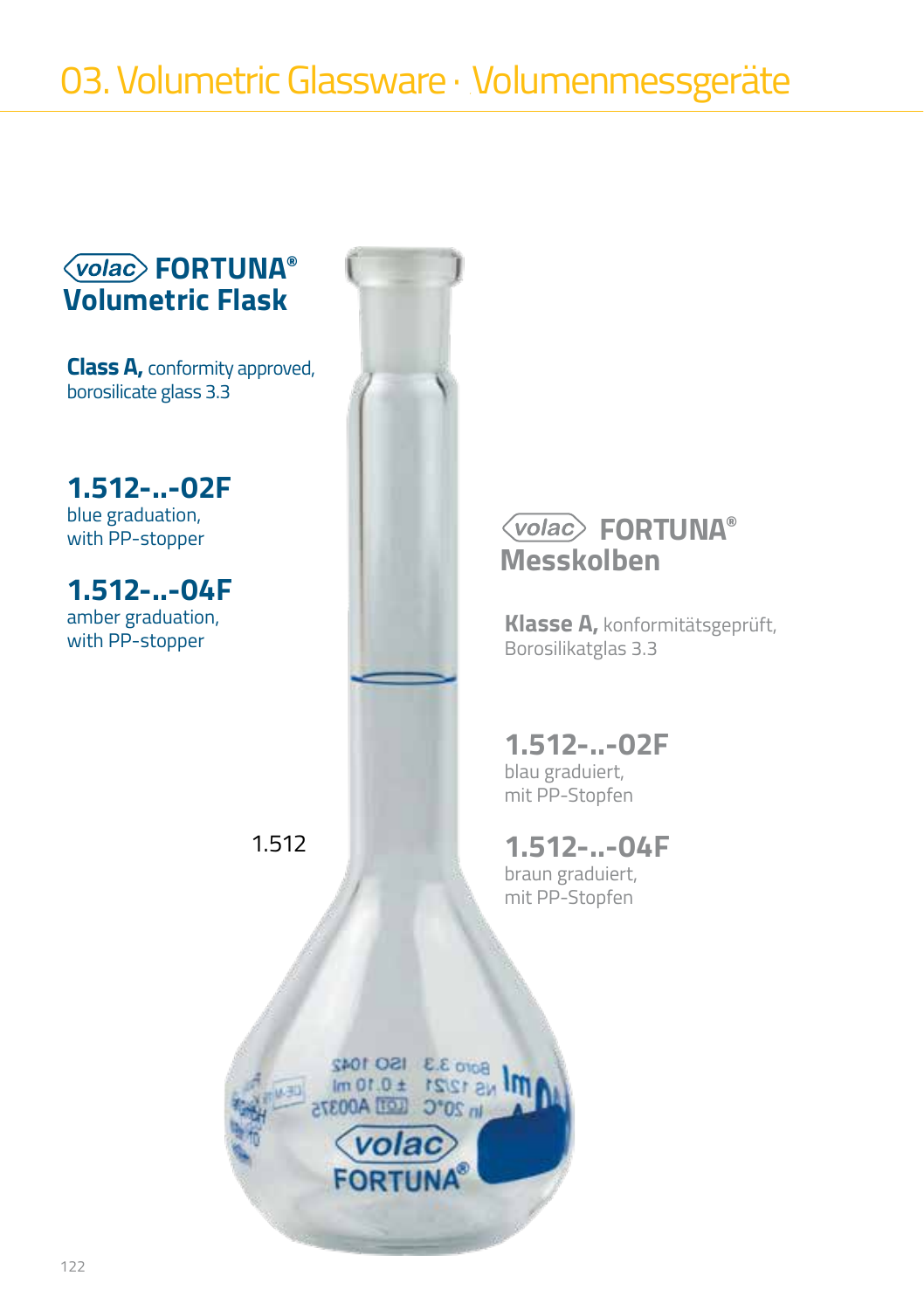|                  |       | blue/blau           | braun/amber         |
|------------------|-------|---------------------|---------------------|
| <b>Capacity</b>  | TS    | Art.-No.            | Art.-No.            |
| Inhalt           | ΝS    | Art.-Nr.            | Art.-Nr.            |
| 5 <sub>m</sub>   | 10/19 | 1.512-33-02F        | 1.512-33-04F        |
| $10 \mathrm{m}$  | 10/19 | 1.512-37-02F        | 1.512-37-04F        |
| 15 ml            | 10/19 | 1.512-39-02F        | 1.512-39-04F        |
| 20 ml            | 10/19 | 1.512-41-02F        | 1.512-41-04F        |
| 25 ml            | 10/19 | 1.512-43-02F        | 1.512-43-04F        |
| 50 ml            | 12/21 | 1.512-45-02F        | 1.512-45-04F        |
| 50 ml            | 14/23 | 1.512-46-02F        | 1.512-46-04F        |
| $100 \mathrm{m}$ | 14/23 | 1.512-47-02F        | 1.512-47-04F        |
| $100 \mathrm{m}$ | 12/21 | 1.512-51-02F        | 1.512-51-04F        |
| 200 ml           | 14/23 | 1.512-53-02F*       | 1.512-53-04F*       |
| 250 ml           | 14/23 | $1.512 - 55 - 02F*$ | $1.512 - 55 - 04F*$ |
| 500 ml           | 19/26 | 1.512-59-02F*       | 1.512-59-04F*       |
| 1000 ml          | 24/29 | $1.512 - 61 - 02F*$ | 1.512-61-04F*       |

**Packing unit:** 5 (\*2) **Verpackungseinheit:** 5 (\*2)

<u> Maria Maria Maria Maria Maria Maria Maria Maria Maria Maria Maria Maria Maria Maria Maria Maria Maria Maria M</u>

 $\equiv$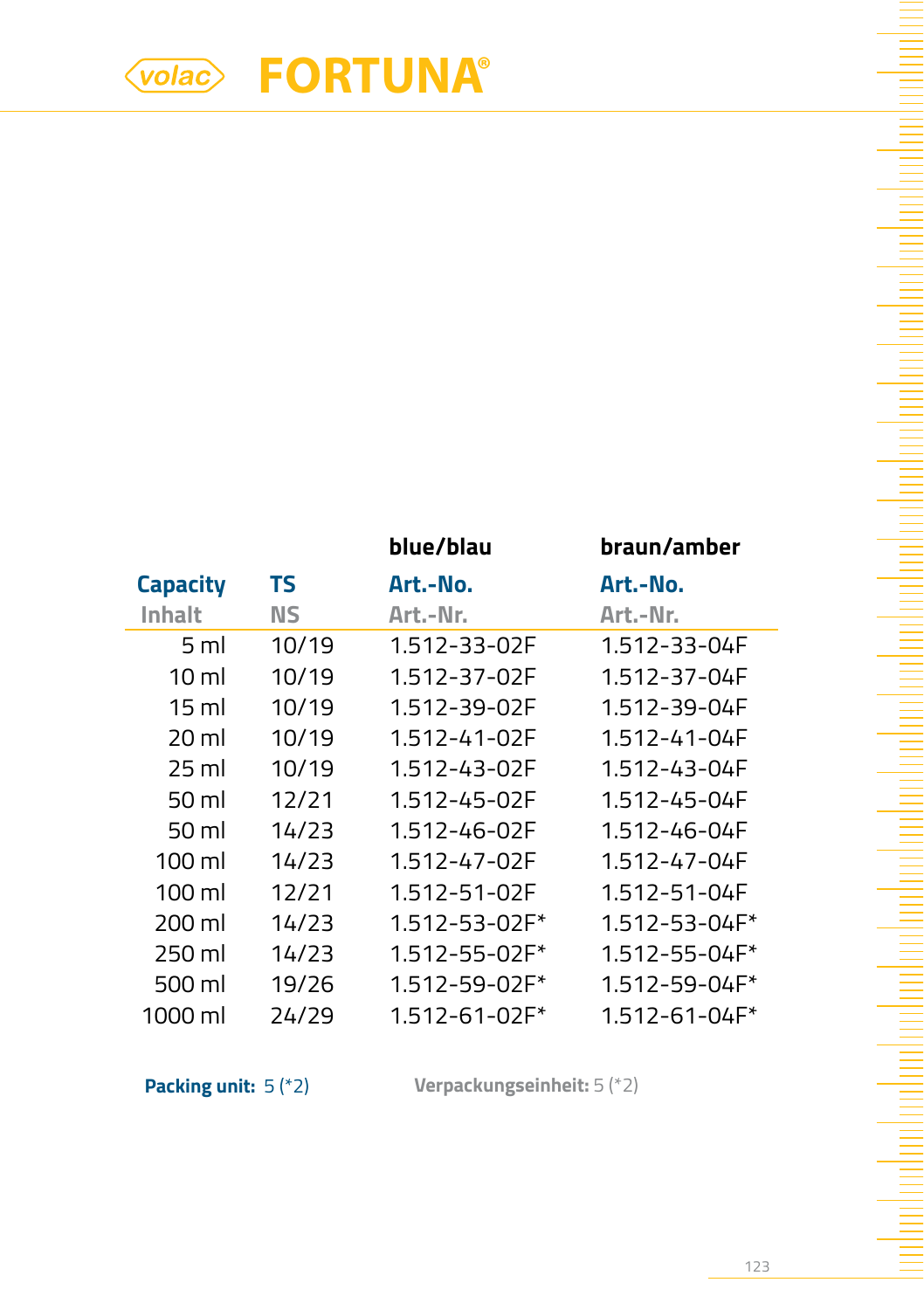

**Class A,** conformity approved, borosilicate glass 3.3

## **1.513-..-02F**

blue graduation, with glass stopper

### **1.513-..-04F**

amber graduation, with glass stopper

### **FORTUNA® Messkolben**

**Klasse A,** konformitätsgeprüft, Borosilikatglas 3.3

### **1.513-..-02F**

blau graduiert, mit Glasstopfen

#### **1.513-..-04F** braun graduiert, mit Glasstopfen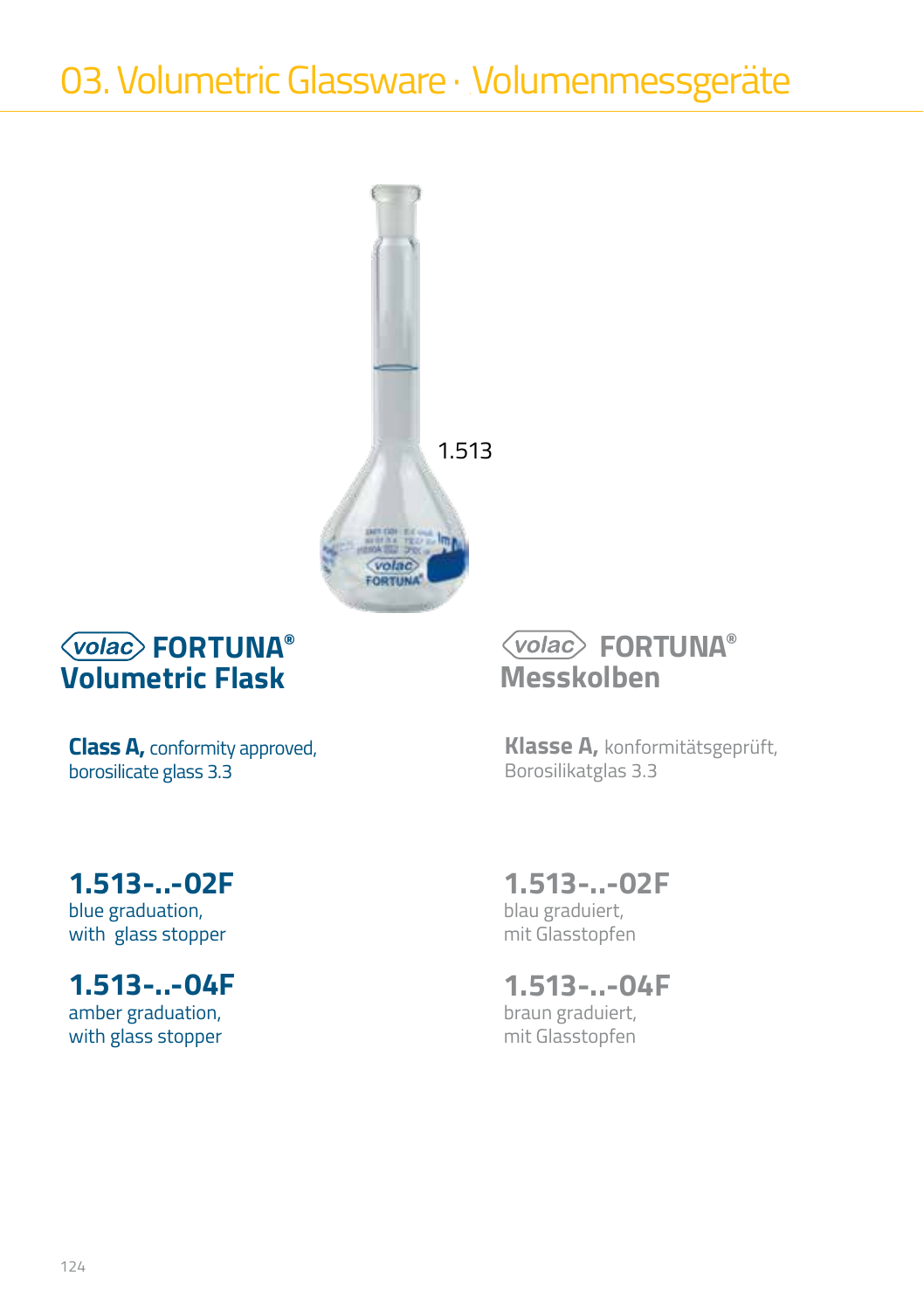|                  |       | blue/blau           | blue/blau     |
|------------------|-------|---------------------|---------------|
| <b>Capacity</b>  | ΤS    | Art.-No.            | Art.-No.      |
| Inhalt           | ΝS    | Art.-Nr.            | Art.-Nr.      |
| 5 ml             | 10/19 | 1.513-33-02F        | 1.513-33-04F  |
| 10 ml            | 10/19 | 1.513-37-02F        | 1.513-37-04F  |
| 15 ml            | 10/19 | 1.513-39-02F        | 1.513-39-04F  |
| 20 ml            | 10/19 | 1.513-41-02F        | 1.513-41-04F  |
| 25 ml            | 10/19 | 1.513-43-02F        | 1.513-43-04F  |
| 50 ml            | 12/21 | 1.513-45-02F        | 1.513-45-04F  |
| 50 ml            | 14/23 | 1.513-46-02F        | 1.513-46-04F  |
| $100 \mathrm{m}$ | 14/23 | 1.513-47-02F        | 1.513-47-04F  |
| $100 \mathrm{m}$ | 12/21 | 1.513-51-02F        | 1.513-51-04F  |
| 200 ml           | 14/23 | 1.513-53-02F*       | 1.513-53-04F* |
| 250 ml           | 14/23 | 1.513-55-02F*       | 1.513-55-04F* |
| 500 ml           | 19/26 | 1.513-59-02F*       | 1.513-59-04F* |
| 1000 ml          | 24/29 | $1.513 - 61 - 02F*$ | 1.513-61-04F* |

**Packing unit:** 5 (\*2) **Verpackungseinheit:** 5 (\*2)

<u> El propincia de la propincia de la propincia de la propincia de la propincia de la propincia de la propincia </u>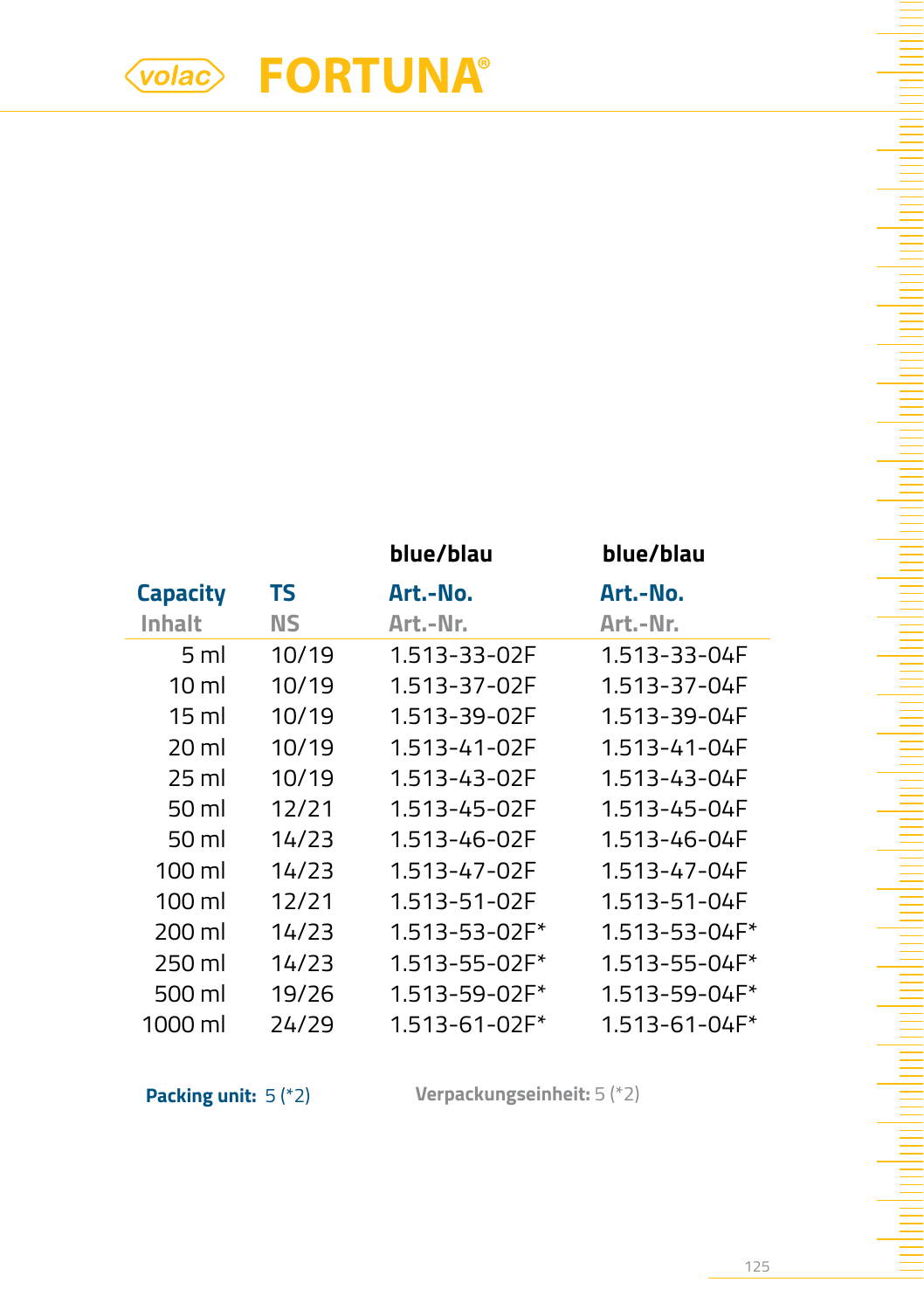

**Class A,** amber stain diffused, conformity approved, borosilicate glass 3.3

### **1.515**

white graduation, with PP-stopper

## **1.516**

white graduation, with glass stopper

### **FORTUNA® Messkolben**

**Klasse A,** braun diffundiert, konformitätsgeprüft, Borosilikatglas 3.3,

#### **1.515** weiß graduiert,

mit PP-Stopfen

**1.516** weiß graduiert, mit Glasstopfen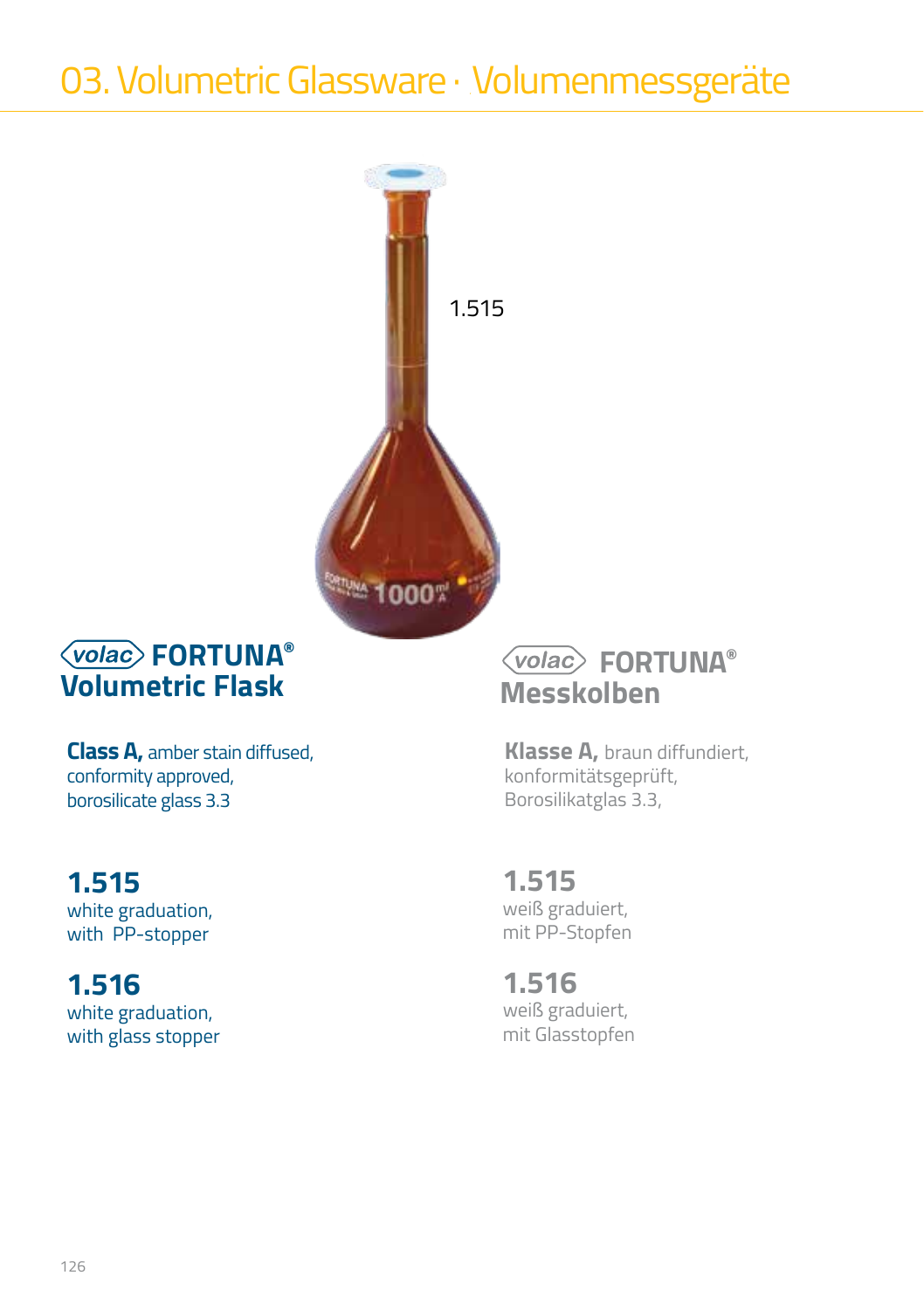|                  |       | white/weiß     | white/weiß     |
|------------------|-------|----------------|----------------|
| <b>Capacity</b>  | TS    | Art.-No.       | Art.-No.       |
| Inhalt           | ΝS    | Art.-Nr.       | Art.-Nr.       |
| 5 <sub>m</sub>   | 10/19 | 1.515-33F      | 1.516-33F      |
| $10 \mathrm{m}$  | 10/19 | 1.515-37F      | 1.516-37F      |
| 15 ml            | 10/19 | 1.515-39F      | 1.516-39F      |
| 20 ml            | 10/19 | 1.515-41F      | 1.516-41F      |
| 25 ml            | 10/19 | 1.515-43F      | 1.516-43F      |
| 50 ml            | 12/21 | 1.515-45F      | 1.516-45F      |
| 50 ml            | 14/23 | 1.515-46F      | 1.516-46F      |
| $100 \mathrm{m}$ | 14/23 | 1.515-47F      | 1.516-47F      |
| $100 \mathrm{m}$ | 12/21 | 1.515-51F      | 1.516-51F      |
| 200 ml           | 14/23 | $1.515 - 53F*$ | 1.516-53F*     |
| 250 ml           | 14/23 | $1.515 - 55F*$ | $1.516 - 55F*$ |
| 500 ml           | 19/26 | 1.515-59F*     | 1.516-59F*     |
| 1000 ml          | 24/29 | 1.515-61F*     | 1.516-61F*     |

**Packing unit:** 5 (\*2) **Verpackungseinheit:** 5 (\*2)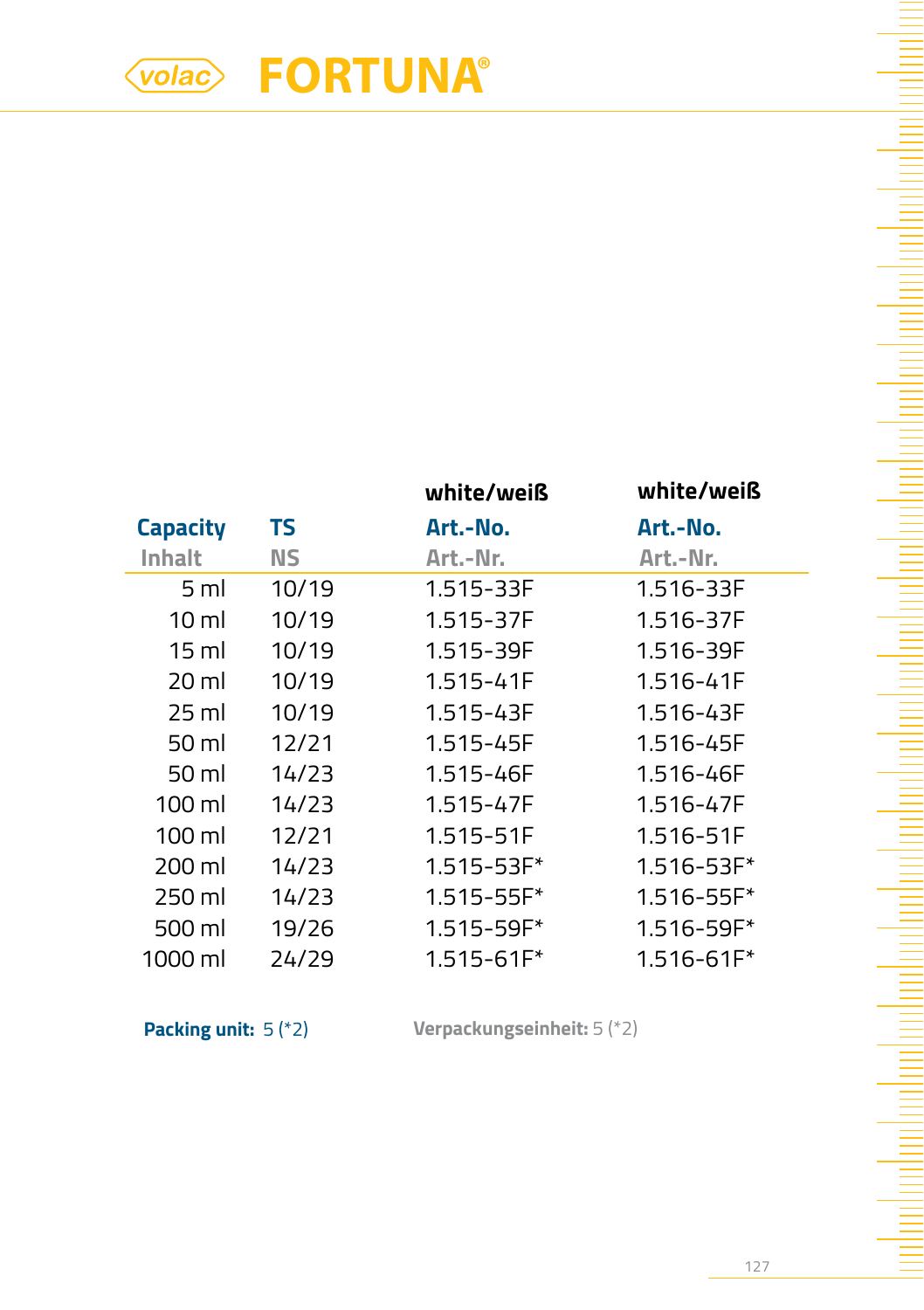03. Volumetric Glassware · Volumenmessgeräte

### **FORTUNA® Volumetric Flask, Kohlrausch pattern**

**Class A,** without conformity approval, borosilicate glass

**1.540** blue graduation



### **FORTUNA® Messkolben, nach Kohlrausch**

**Klasse A,** nicht konformitätsbescheinigt, Borosilikatglas

**1.540** blau graduiert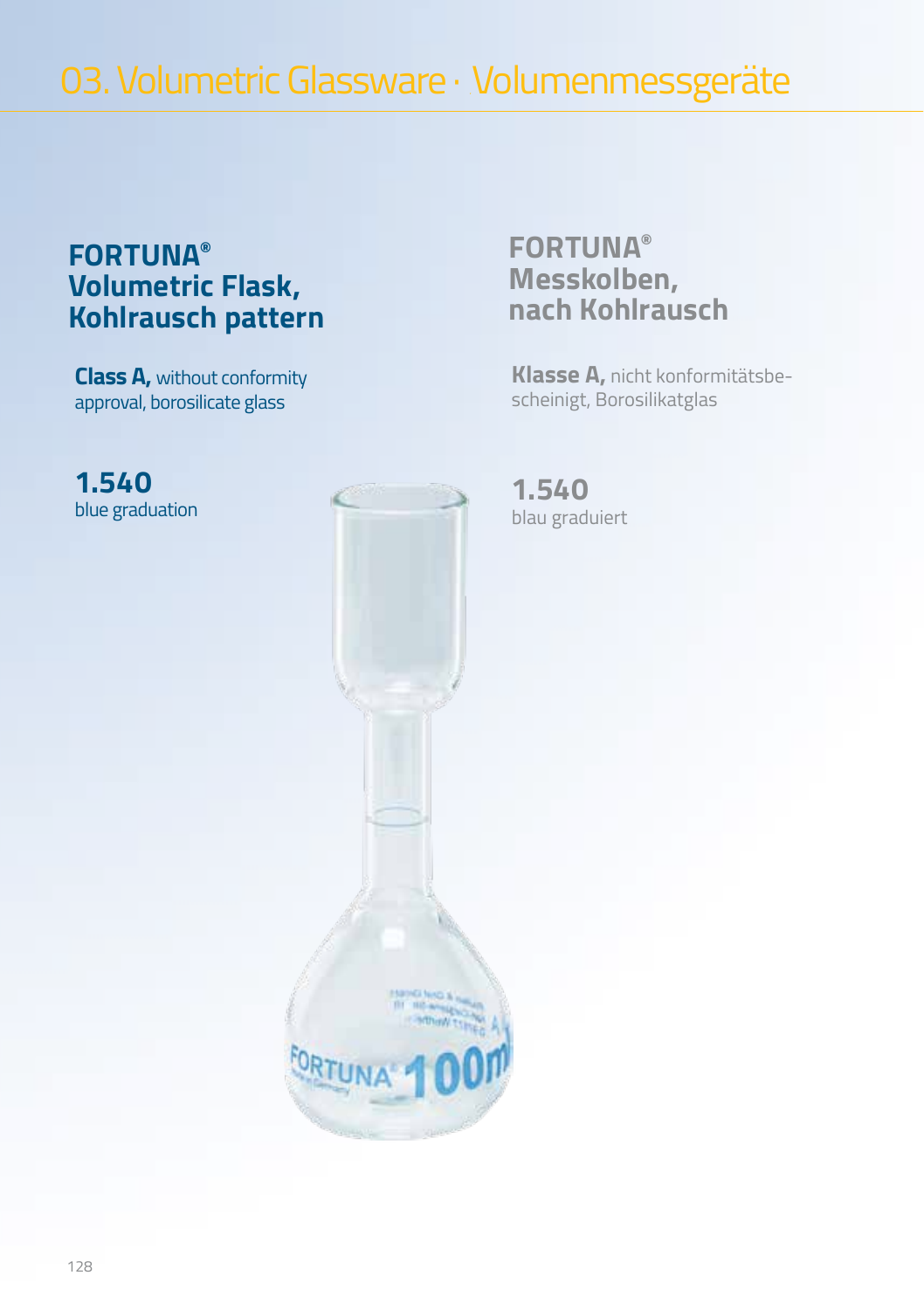|                 |          | blue/blau |
|-----------------|----------|-----------|
| <b>Capacity</b> | Tol.     | Art.-No.  |
| Inhalt          | Tol.     | Art.-Nr.  |
| ml              | $\pm$ ml |           |
| 100             | 0.10     | 1.540-51  |
| 200             | 0.15     | 1.540-53  |
|                 |          |           |

**Packing unit:** 2 **Verpackungseinheit:** 2

ha ha ha shekarar 1999 ha kasar 1999 ha shekarar 1999 ha shekarar 1999 ha shekarar 1999 ha shekarar 1999 ha sh

da maharitan hari dan berasa dari dan berasa dari dalam berasa dan berasa dari dalam berasa dan berasa dan ber

ᆖ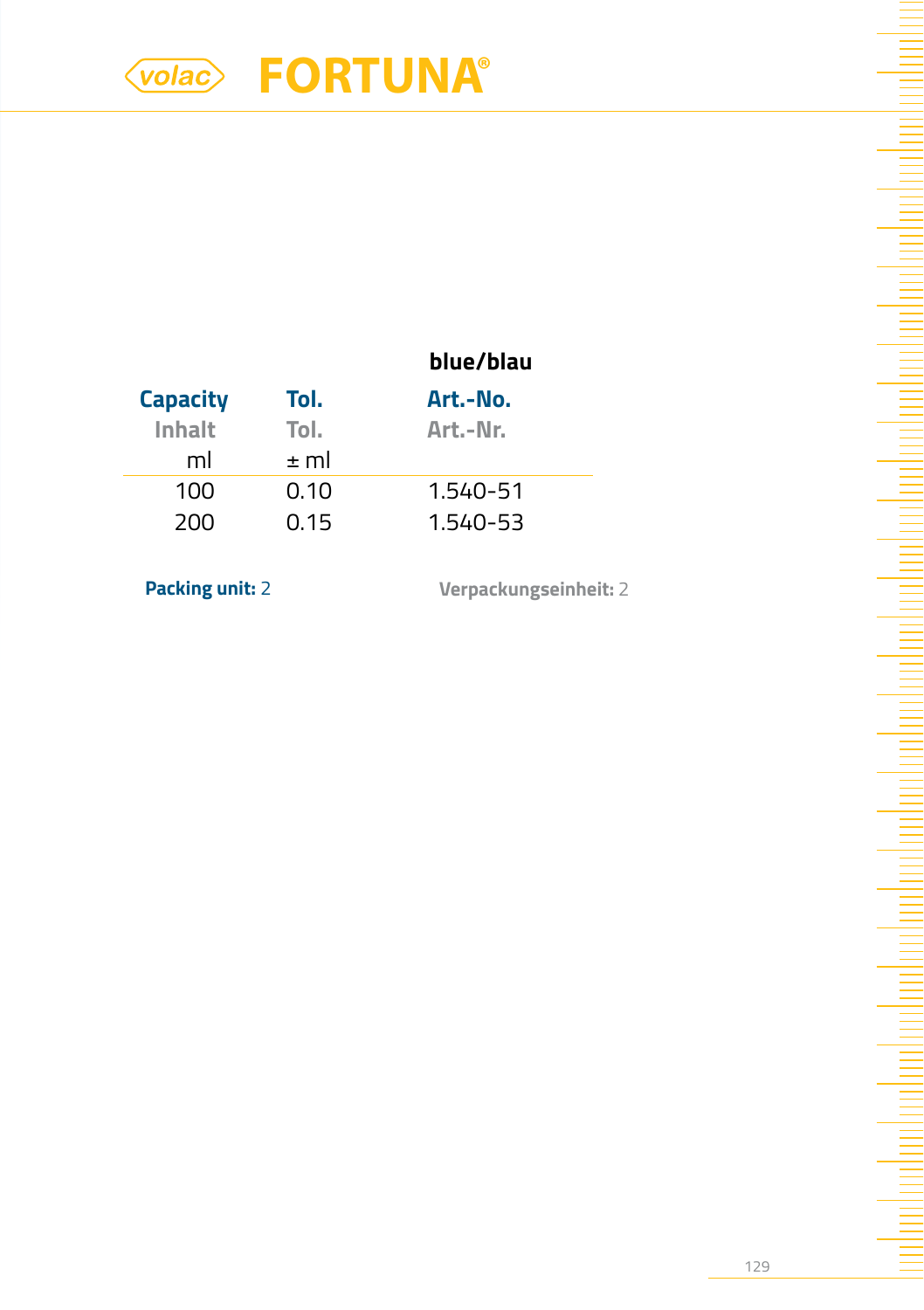We offer a range of flasks from 1 ml to 5000 ml capacity, all manufactured to class A (ISO) standards, with permanent marking and tooled ground neck, fitted with interchangeable polypropylene stopper. All flasks are made of borosilicate glass and are available in clear or amber glass **(EN ISO 1042)**.

#### **Class A Accuracy**

This range has been enlarged to cover all the former class B capacities. All flasks are batch tested for accuracy and are supplied with a batch test certificate and a LOT number.

#### **Class A Accuracy, Type WAC**

Each flask is individually tested and carries its own individual number, with works certificate of calibration.

#### **Class A according to USP**

Each flask is individually tested and carries its own individual number. A Works Certificate of calibration can be provided at extra cost.

### **FORTUNA® Messkolben**

 FORTUNA® Messkolben werden in einem Volumenbereich von 1 ml bis 5000 ml angeboten. Alle Messkolben sind in Klar- oder Braunglas lieferbar. Weitere Merkmale: Klasse A (ISO), aus Borosilikatglas, mit dauerhafter Beschriftung und sorgfältig bearbeitetem NS-Schliff,

mit austauschbarem Stopfen aus Polypropylen **(EN ISO 1042)**.

#### **Klasse A**

Dieser Bereich wurde erweitert, um die früheren Klasse B Volumen abzudecken. Alle Kolben werden durch eine Chargenprüfung auf Genauigkeit geprüft und mit einem Chargenzertifikat und einer LOT-Nummer geliefert.

#### **Klasse A, Typ WAC**

Jeder Messkolben wird einzeln geprüft, trägt seine individuelle Nummer und wird mit Werkszertifikat geliefert. **Klasse A, USP**

Jeder Messkolben wird einzeln geprüft und trägt seine individuelle Nummer. Ein Werkszertifikat ist gegen Gebühr erhältlich.



RB258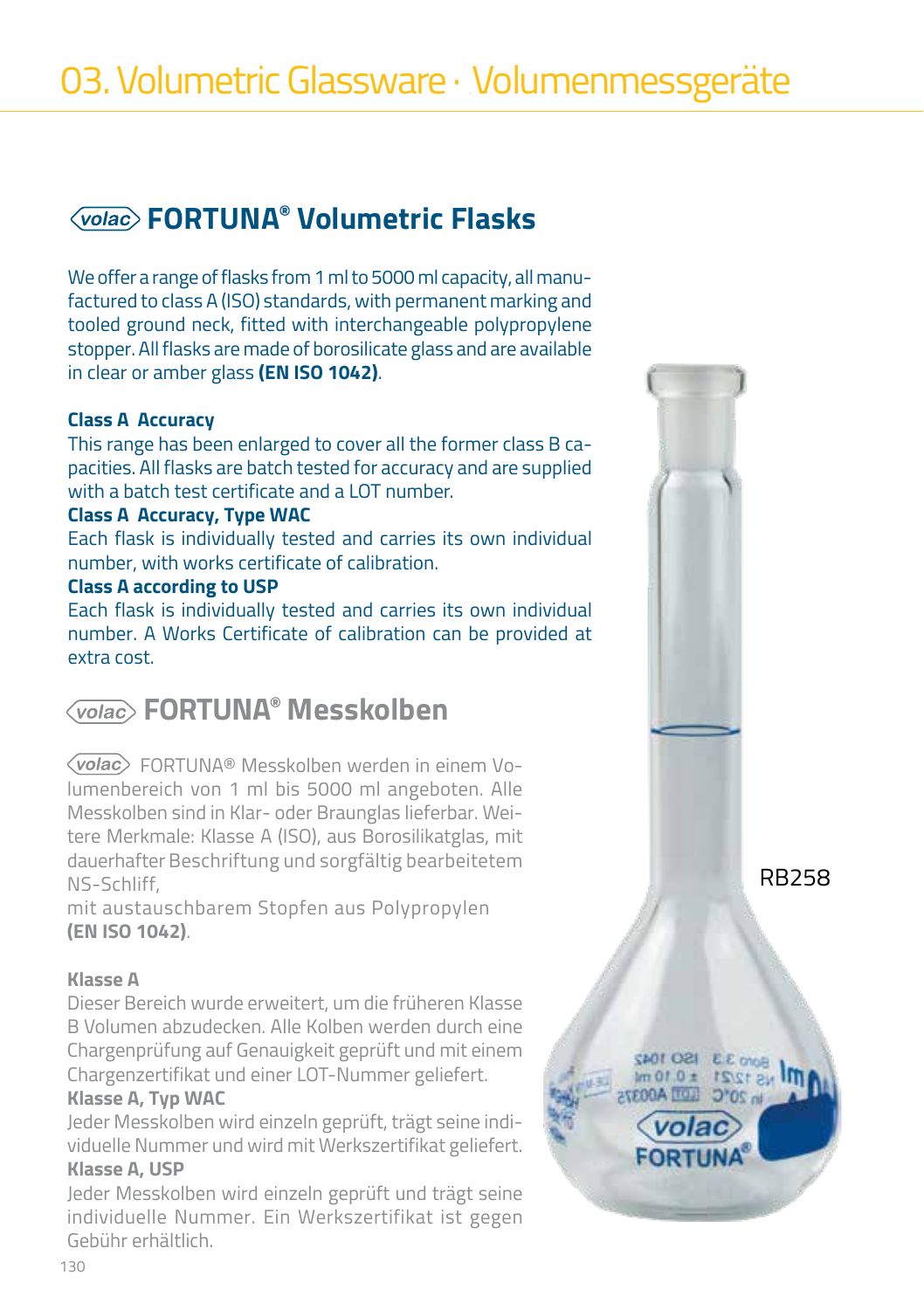### **Technical Details · Technische Daten**

### **RB 258 Volumetric Flasks, Class A · Messkolben, Klasse A (ISO 1042 )**

| <b>Capacity</b><br>Inhalt<br>ml | <b>Accuracy ISO1042</b><br><b>Genauigkeit ISO1042</b><br>± ml | <b>Stopper</b><br><b>Stopfen</b><br><b>TS/NS</b> |  |
|---------------------------------|---------------------------------------------------------------|--------------------------------------------------|--|
| 5                               | ± 0.04                                                        | 10/19                                            |  |
| 10                              | ± 0.04                                                        | 10/19                                            |  |
| 15                              | ± 0.04                                                        | 10/19                                            |  |
| 20                              | ± 0.04                                                        | 10/19                                            |  |
| 25                              | ± 0.04                                                        | 10/19                                            |  |
| 50                              | ± 0.06                                                        | 12/21                                            |  |
| 100                             | ± 0.10                                                        | 12/21                                            |  |
| 200                             | ± 0.15                                                        | 14/23                                            |  |
| 250                             | ± 0.15                                                        | 14/23                                            |  |
| 500                             | ± 0.25                                                        | 19/26                                            |  |
| 1000                            | ± 0.40                                                        | 24/29                                            |  |
| 2000                            | ± 0.60                                                        | 29/32                                            |  |

#### **US 258 USP Volumetric Flasks, Class A · USP Messkolben, Klasse A**

| <b>Capacity</b> | <b>Accuraccy USP</b>   | <b>ISO 1042</b> | <b>Stopper</b> |
|-----------------|------------------------|-----------------|----------------|
| Inhalt          | <b>Genauigkeit USP</b> | <b>ISO 1042</b> | <b>Stopfen</b> |
| ml              | ± ml                   | ± ml            | <b>TS/NS</b>   |
| 5               | ± 0.02                 | ± 0.04          | 10/19          |
| 10              | ± 0.02                 | ± 0.04          | 10/19          |
| 15              | ± 0.02                 | ± 0.04          | 10/19          |
| 20              | ± 0.03                 | ± 0.04          | 10/19          |
| 25              | ± 0.03                 | ± 0.04          | 10/19          |
| 50              | ± 0.05                 | ± 0.06          | 12/21          |
| 100             | ± 0.08                 | ± 0.10          | 12/21          |
| 200             | ± 0.10                 | ± 0.15          | 14/23          |
| 250             | ± 0.12                 | ± 0.15          | 14/23          |
| 500             | ± 0.15                 | ± 0.25          | 19/26          |
| 1000            | ± 0.30                 | ± 0.40          | 24/29          |
| 2000            | ± 0.50                 | ± 0.60          | 29/32          |
| 5000            | ± 1.25                 | ± 1.20          | 34/35          |
|                 |                        |                 |                |

Ē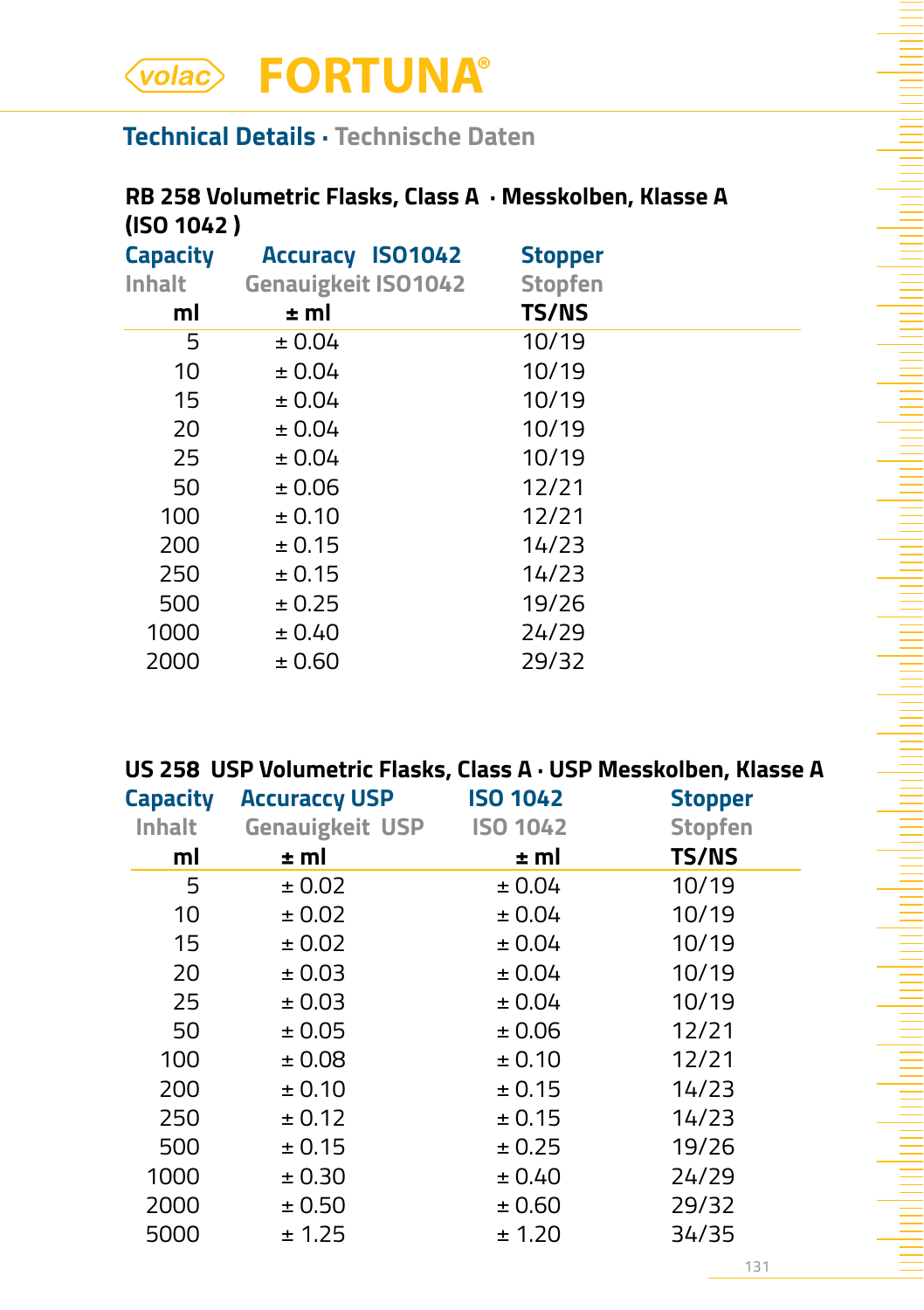**Class A, conform to ISO,** blue graduation, borosilicate glass, with Polystop®

### **RB258**

with batch certificate

### **RB258/WAC**

individually calibrated, serially numbered with single certificate



**EQDITION** 

### **FORTUNA® Messkolben**

**Klasse A, gemäß ISO,**  blau graduiert, Borosilikatglas, mit Polystop®

**RB258** mit Chargenzertifikat

### **RB258/WAC**

einzeln kalibriert und mit einer Seriennummer versehen, mit Einzelzertifikat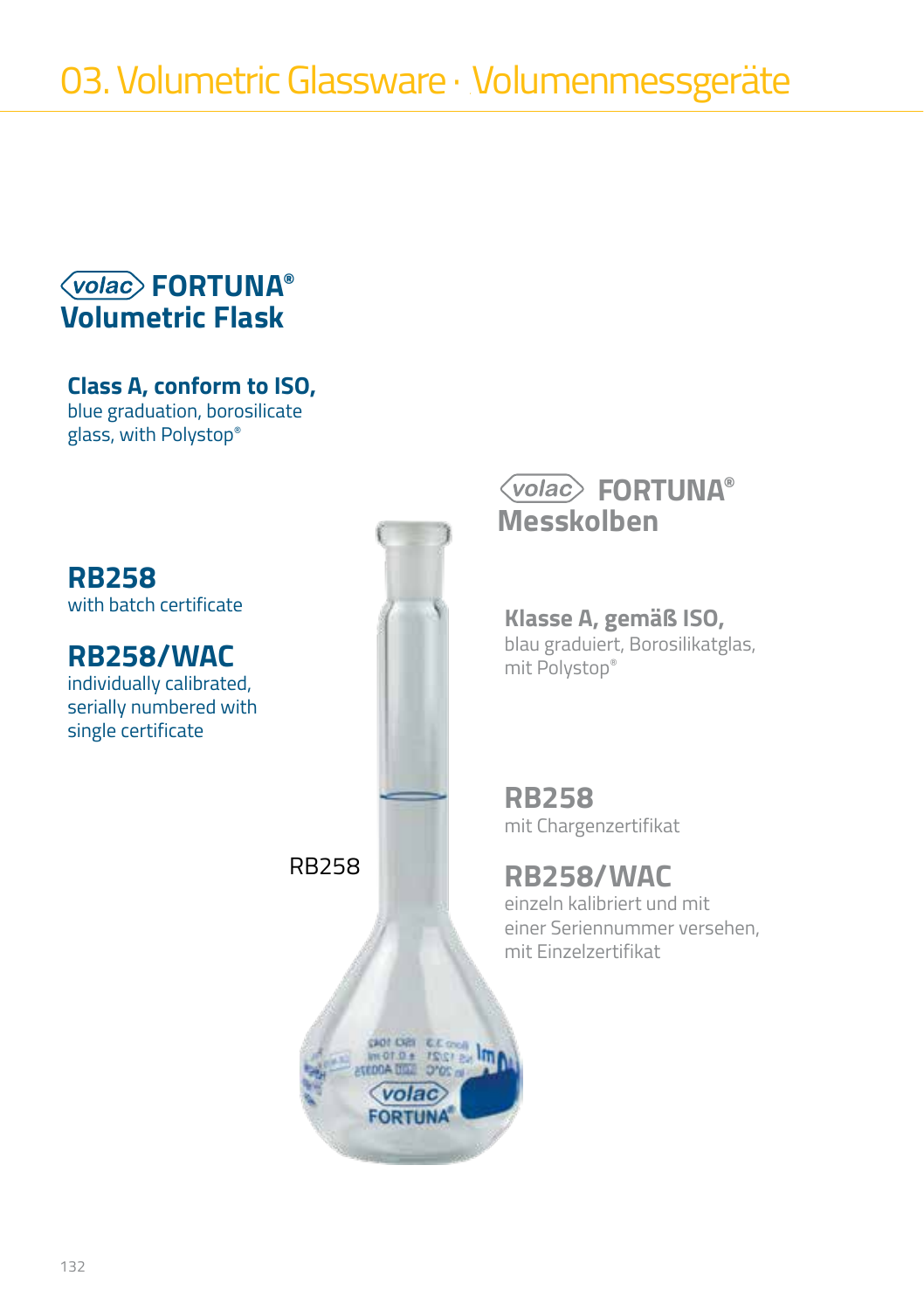|                  |           | blue/blau   | blue/blau       |
|------------------|-----------|-------------|-----------------|
| <b>Capacity</b>  | TS        | Art.-No.    | Art.-No         |
| Inhalt           | <b>NS</b> | Art.-Nr.    | Art.-Nr.        |
| 5 ml             | 10/19     | RB258/A/5   | RB258/WAC/A/5   |
| $10 \mathrm{m}$  | 10/19     | RB258/B/5   | RB258/WAC/B/5   |
| 15 ml            | 10/19     | RB258/C/5   | RB258/WAC/C/5   |
| 20 ml            | 10/19     | RB258/D/5   | RB258/WAC/D/5   |
| 25 ml            | 10/19     | RB258/E/5   | RB258/WAC/E/5   |
| 50 ml            | 12/21     | RB258/F/5   | RB258/WAC/F/5   |
| $100 \mathrm{m}$ | 12/21     | RB258/G/5   | RB258/WAC/G/5   |
| 200 ml           | 14/23     | RB258/H/2*  | RB258/WAC/H/2*  |
| 250 ml           | 14/23     | RB258/I/2*  | RB258/WAC/I/2*  |
| 500 ml           | 19/26     | RB258/J/2*  | RB258/WAC/J/2*  |
| 1000 ml          | 24/29     | RB258/K/2*  | RB258/WAC/K/2*  |
| 2000 ml          | 29/32     | RB258/L/S** | RB258/WAC/L/S** |

**Packing unit:** 5 (\*2, \*\*1) **Verpackungseinheit:** 5 (\*2, \*\*1)

a a badan da san sa san sa tagairte a tagairte a tagairte a tagairte a tagairte a tagairte a tagairte a tagair

<u>implie</u>

naharian bahasa dan kecamatan dari dalam dan dalam dan dalam dalam dalam dalam dalam dalam dalam dalam dalam d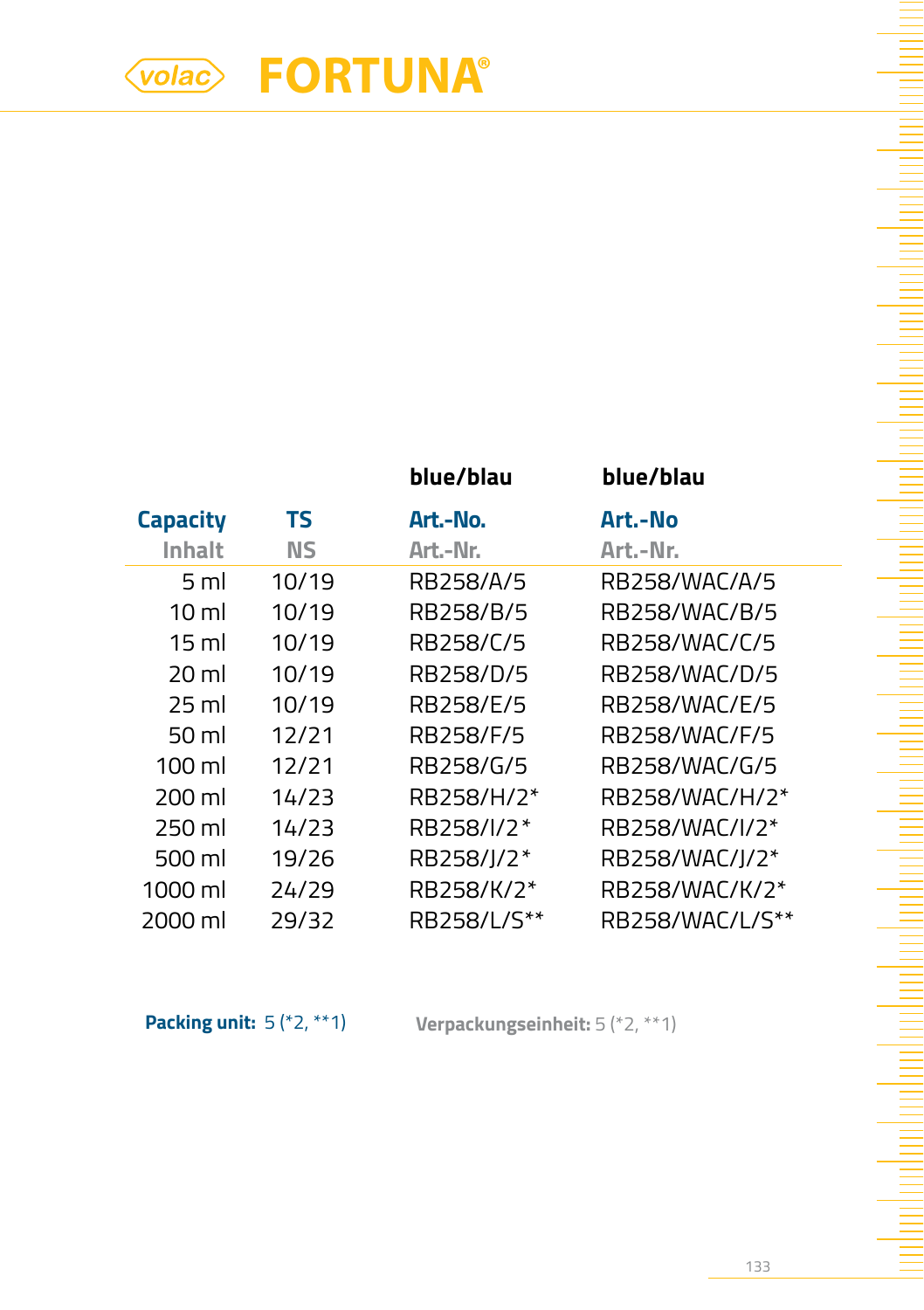

### **acc. to ISO, Class A,**

amber stain diffused, white graduation, borosilicate glass, with Polystop®

### **RB258/AM**

with batch certificate

### **RB258/AM/WAC**

individually calibrated, serially numbered, with single certificate

### **FORTUNA® Messkolben**

### **gemäß ISO, Klasse A,**

braun diffundiert, weiß graduiert, Borosilikatglas, mit Polystop®

### **RB258/AM**

mit Chargenzertifikat

### **RB258/AM/WAC**

einzeln kalibriert und mit einer Seriennummer versehen, mit Einzelzertifikat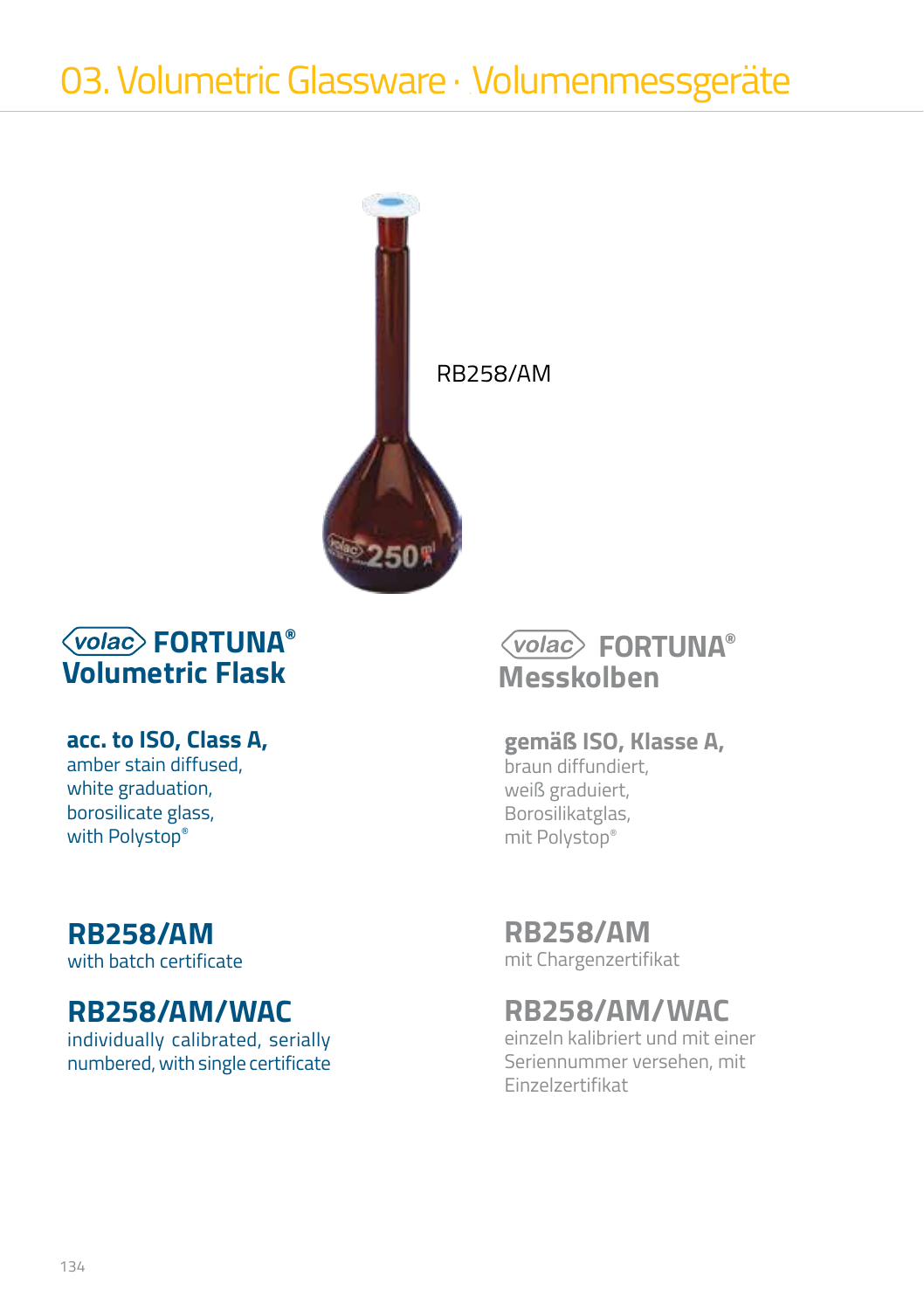### **white/weiß white/weiß**

| <b>Capacity</b>  | ΤS        | Art.-No.       | Art.-No.           |
|------------------|-----------|----------------|--------------------|
| Inhalt           | <b>NS</b> | Art.-Nr.       | Art.-Nr.           |
| 5 <sub>ml</sub>  | 10/19     | RB258/AM/A/5   | RB258/AM/WAC/A/5   |
| $10 \mathrm{m}$  | 10/19     | RB258/AM/B/5   | RB258/AM/WAC/B/5   |
| $15 \text{ ml}$  | 10/19     | RB258/AM/C/5   | RB258/AM/WAC/C/5   |
| 20 ml            | 10/19     | RB258/AM/D/5   | RB258/AM/WAC/D/5   |
| 25 ml            | 10/19     | RB258/AM/E/5   | RB258/AM/WAC/E/5   |
| $50 \mathrm{ml}$ | 12/71     | RB258/AM/F/5   | RB258/AM/WAC/F/5   |
| $100 \mathrm{m}$ | 12/21     | RB258/AM/G/5   | RB258/AM/WAC/G/5   |
| 200 ml           | 14/23     | RB258/AM/H/2*  | RB258/AM/WAC/H/2*  |
| 250 ml           | 14/23     | RB258/AM/I/2*  | RB258/AM/WAC/I/2*  |
| 500 ml           | 19/26     | RB258/AM/J/2*  | RB258/AM/WAC/J/2*  |
| 1000 ml          | 24/29     | RB258/AM/K/2*  | RB258/AM/WAC/K/2*  |
| 2000 ml          | 29/32     | RB258/AM/L/S** | RB258/AM/WAC/L/S** |

**Packing unit:** 5 (\*2, \*\*1) **Verpackungseinheit:** 5 (\*2, \*\*1)

ha ha ha ha ha ha ha ha ha ha ha ha h

da maharitar beriku dan bertakan berasa dari dari dalam berikut dan berasa dari dalam berasa dan berasa dan be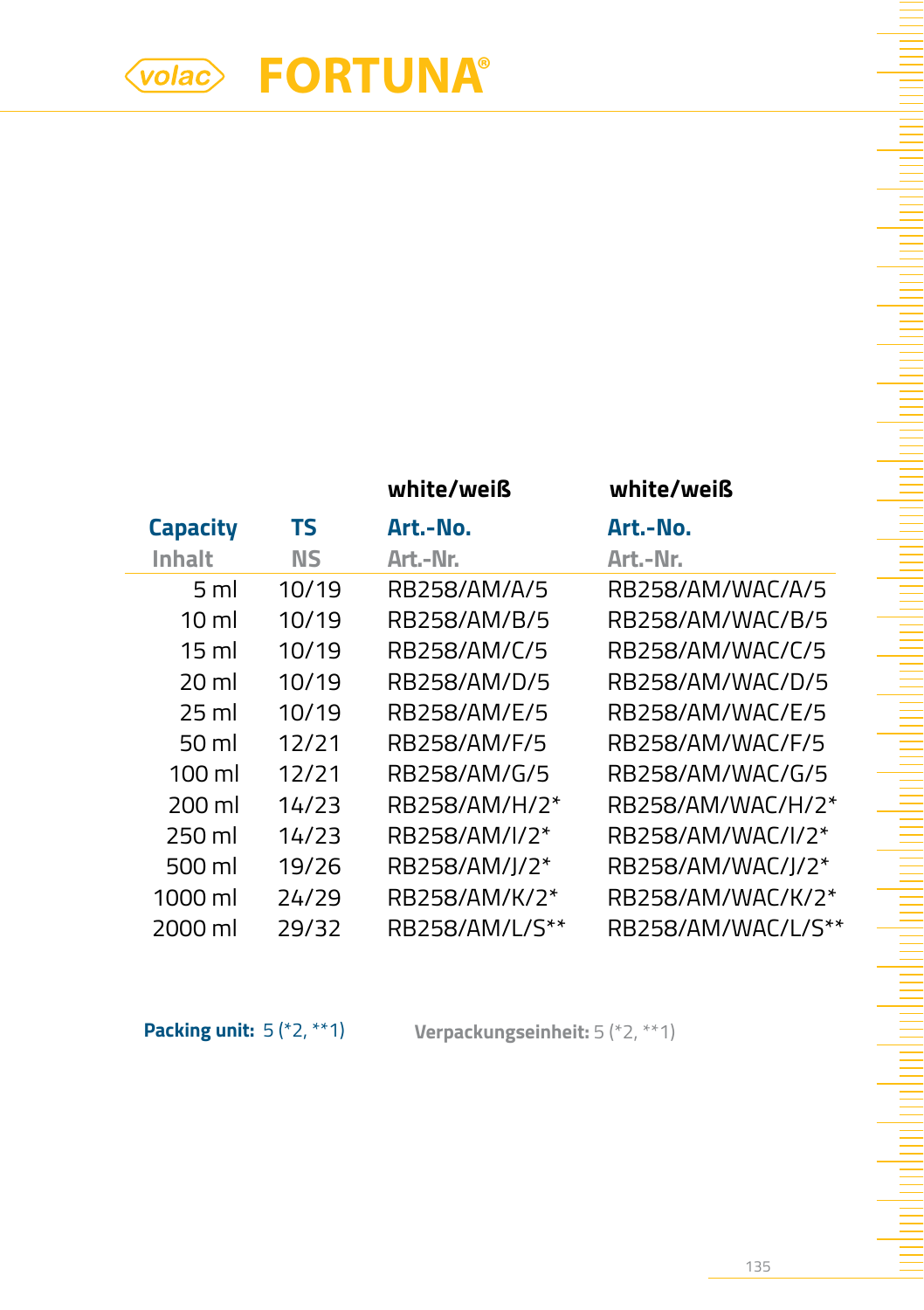**USP Class A,** blue graduation, each flask is individually tested and serially numbered and fully traceable satisfying USP/ISO accuracies,<br>with Polystop®

**US258/WAC**

with individual serial number and single certificate



### **FORTUNA® USP Messkolben**

**USP Klasse A, blau graduiert,** jeder Kolben wird einzeln getestet und nummeriert und erfüllt die Vorgaben der USP/ISO Normen, mit Polystop®

**US258/WAC** mit individueller Seriennummer und Einzelzertifikat

US258

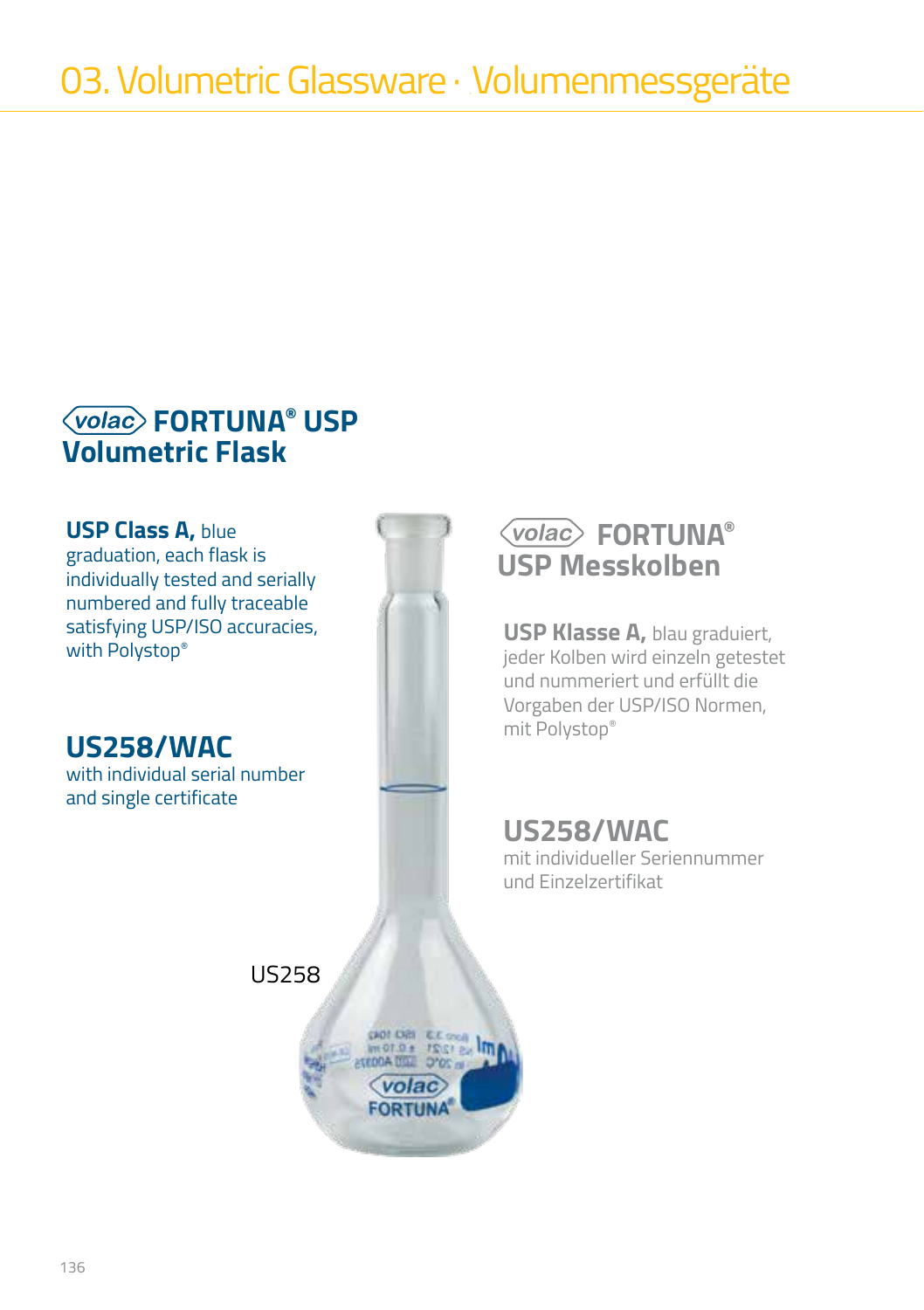|                    |       | blue/blau       |
|--------------------|-------|-----------------|
| <b>Capacity</b>    | ΤS    | Art.-No.        |
| Inhalt             | ΝS    | Art.-Nr.        |
| 5 ml               | 10/19 | US258/WAC/A/5   |
| $10 \mathrm{m}$    | 10/19 | US258/WAC/B/5   |
| 15 ml              | 10/19 | US258/WAC/C/5   |
| 20 <sub>ml</sub>   | 10/19 | US258/WAC/D/5   |
| 25 ml              | 10/19 | US258/WAC/F/5   |
| $50 \,\mathrm{ml}$ | 12/21 | US258/WAC/F/5   |
| $100 \mathrm{ml}$  | 12/21 | US258/WAC/G/5   |
| 200 ml             | 14/23 | US258/WAC/H/2*  |
| 250 ml             | 14/23 | US258/WAC/I/2*  |
| 500 ml             | 19/26 | US258/WAC/J/2*  |
| 1000 ml            | 24/29 | US258/WAC/K/2*  |
| 2000 ml            | 29/32 | US258/WAC/L/S** |

**Packing unit:** 5 (\*2, \*\*1) **Verpackungseinheit:** 5 (\*2,\*\*1)

an bantara kan bantara da masa da san da da da da a sa ta da da a sa ta a sa ta da da da da da da da da da dan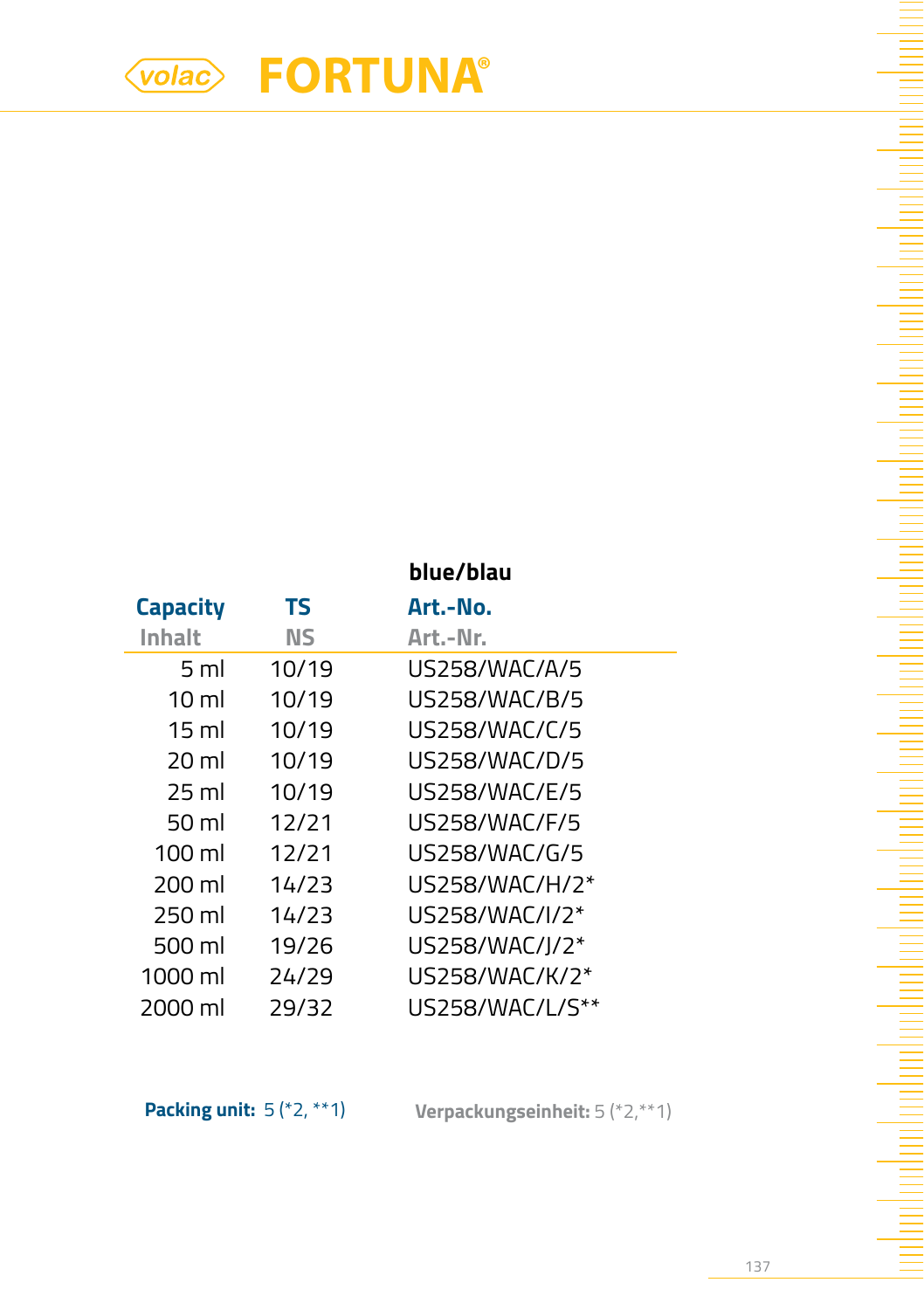

**USP Class A,** amber stain diffused, white graduation, each flask is individually tested, serially numbered and fully traceable satisfying USP/ISO accuracies, with Polystop®

## **US258/AM/WAC**

with individual serial number and single certificate

## **FORTUNA® Messkolben**

**USP Klasse A,** braun diffundiert, weiß graduiert, jeder Kolben wird einzeln getestet und nummeriert und erfüllt die Vorgaben der USP/ ISO Normen, mit Polystop®

# **US258/AM/WAC**

mit individueller Seriennummer und Einzelzertifikat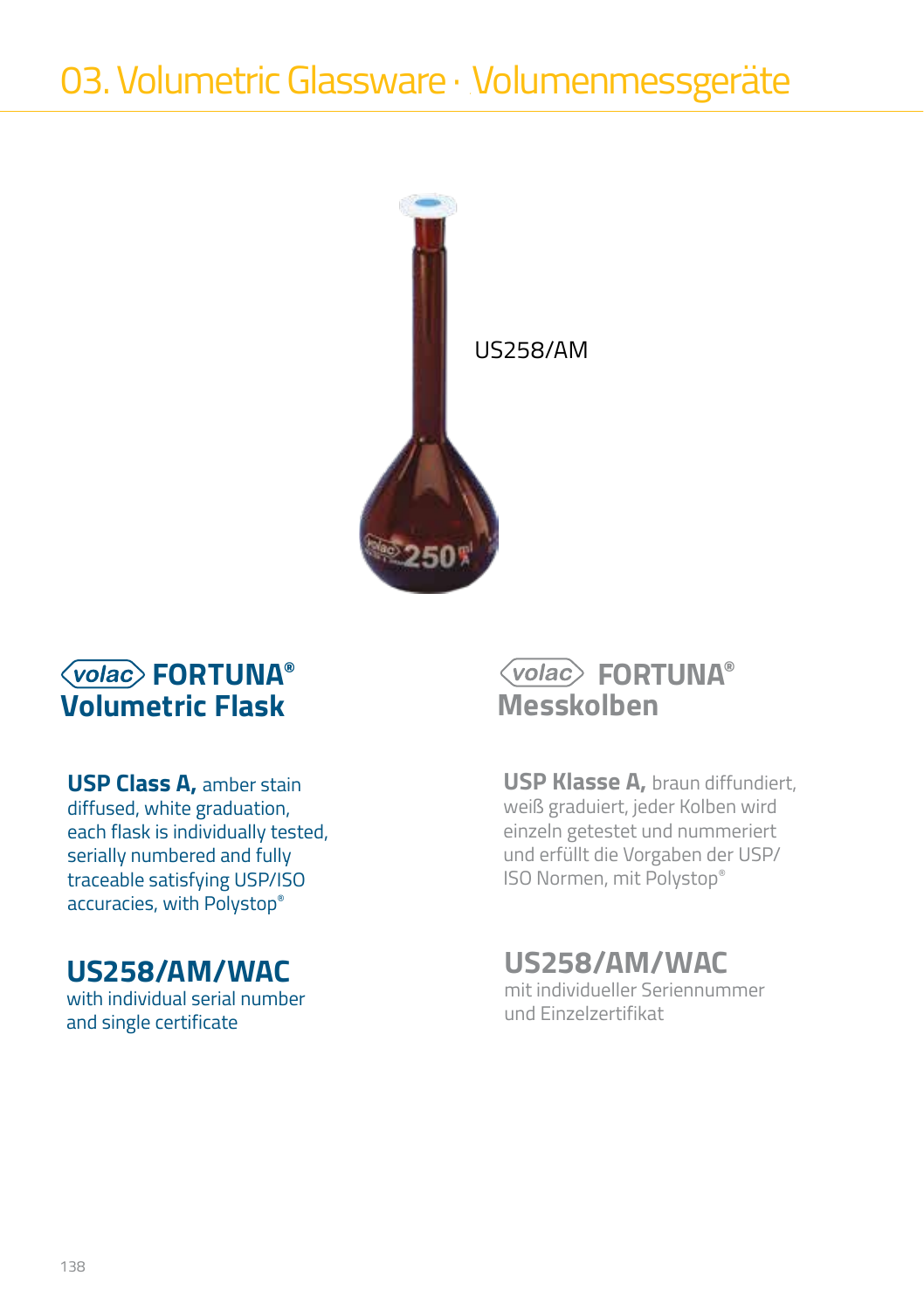|                  | white/weiß |                    |  |
|------------------|------------|--------------------|--|
| <b>Capacity</b>  | TS         | Art.-No.           |  |
| Inhalt           | ΝS         | Art.-Nr.           |  |
| 5 ml             | 10/19      | US258/AM/WAC/A/5   |  |
| 10 ml            | 10/19      | US258/AM/WAC/B/5   |  |
| 15 ml            | 10/19      | US258/AM/WAC/C/5   |  |
| 20 ml            | 10/19      | US258/AM/WAC/D/5   |  |
| 25 ml            | 10/19      | US258/AM/WAC/F/5   |  |
| 50 ml            | 12/21      | US258/AM/WAC/F/5   |  |
| $100 \mathrm{m}$ | 12/71      | US258/AM/WAC/G/5   |  |
| 200 ml           | 14/23      | US258/AM/WAC/H/2*  |  |
| 250 ml           | 14/23      | US258/AM/WAC/I/2*  |  |
| 500 ml           | 19/26      | US258/AM/WAC/I/2*  |  |
| 1000 ml          | 24/29      | US258/AM/WAC/K/2*  |  |
| 2000 ml          | 29/32      | US258/AM/WAC/L/S** |  |

**Packing unit:** 5 (\*2;\*\*1) **Verpackungseinheit:** 5 (\*2,\*\*1)

an bantara kan bantara da masa da san da da da da a sa ta da da a sa ta a sa ta da da da da da da da da da dan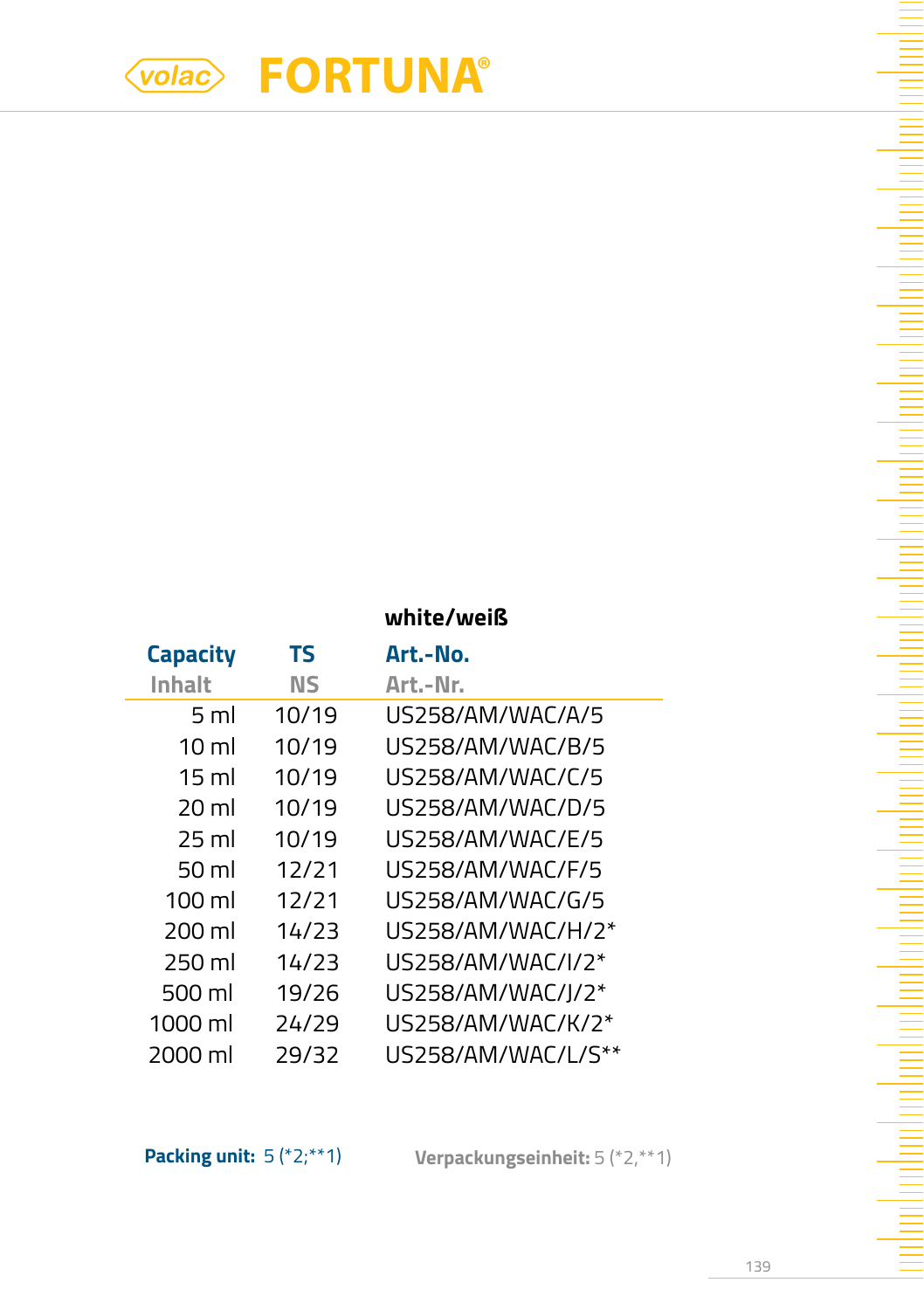# 03. Volumetric Glassware · Volumenmessgeräte

### **FORTUNA® Trapezoidal Flask**

**Class A,** blue graduation, borosilicate glass, with PP-stopper TS 7/16

**RB257** clear glass, with batch certificate

**RB257/WAC** clear glass, with single certificate

RB257

**RB257/AM** amber stain diffused, with batch certificate

# **RB257/AM/WAC**

amber stain diffused, with single certificate

### **Technical Details · Technische Daten**

#### **RB 257**

#### **Class A**, **conform to · Klasse A, gemäß ISO 1042**

| Capacity      | <b>Accuracy ISO1042</b> | <b>Stopper</b> |
|---------------|-------------------------|----------------|
| Inhalt        | Genauigkeit             | <b>Stopfen</b> |
| ml            | ±ml                     | <b>TS/NS</b>   |
| 1             | ± 0.025                 | 7/16           |
| $\mathcal{L}$ | ± 0.025                 | 7/16           |
| 3             | ± 0.025 <sup>(1)</sup>  | 7/16           |
| 4             | ± 0.025 <sup>(1)</sup>  | 7/16           |
| 5             | ± 0.025                 | 7/16           |

(1) not listed in EN ISO 1042 · nicht in EN ISO 1042

# **FORTUNA® Trapezkolben**

**Klasse A,** blau graduiert, Borosilikatglas, mit PP-Stopfen NS 7/16

**RB257** Klarglas, mit Chargenzertifikat

**RB257/WAC** Klarglas, mit Einzelzertifikat

**RB257/AM** braun diffundiert, mit Chargenzertifikat

## **RB257/AM/WAC**

braun diffundiert, mit Einzelzertifikat